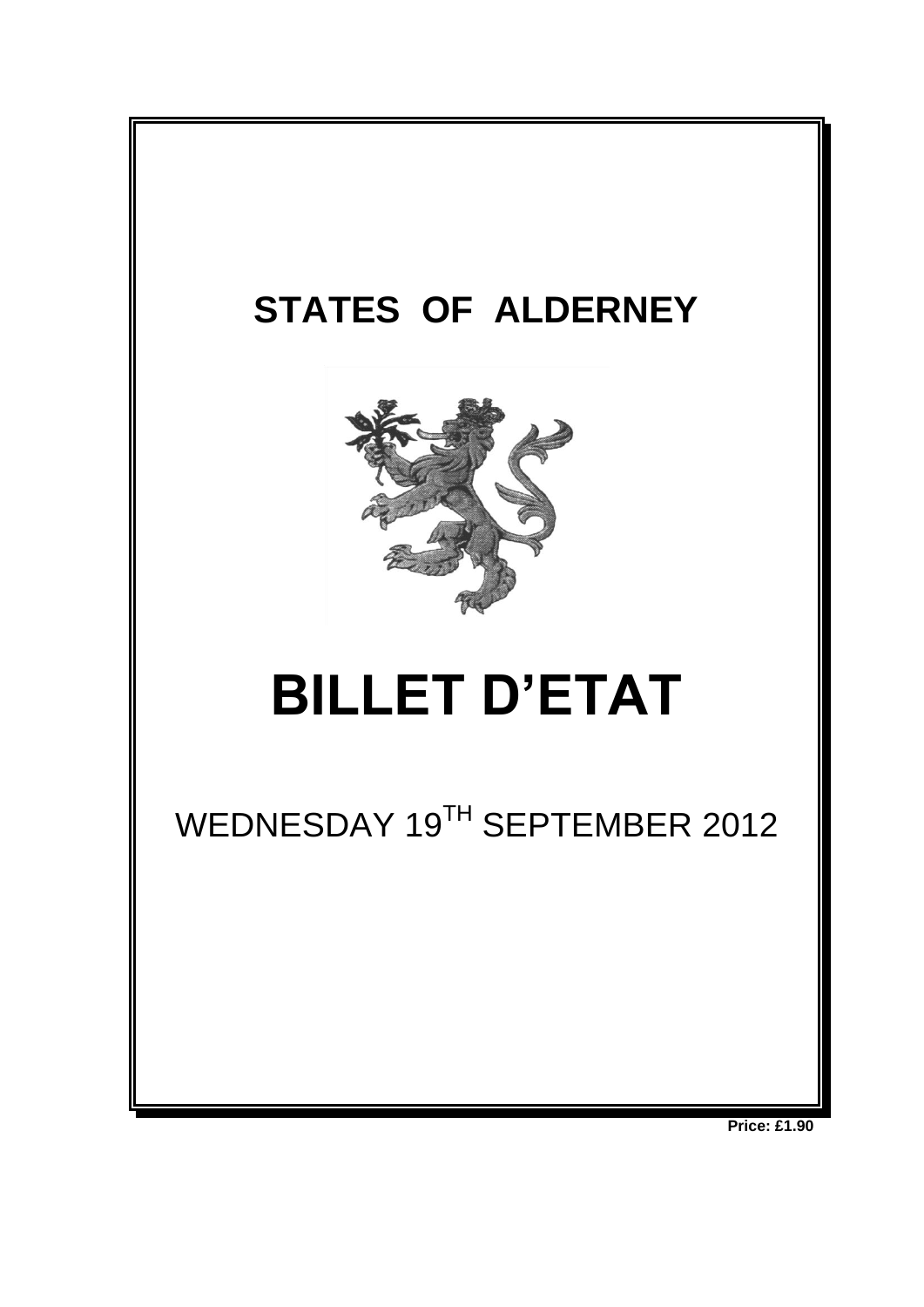# **STATES OF ALDERNEY**

## **BILLET D'ETAT FOR WEDNESDAY 19 TH SEPTEMBER 2012**

#### Members of the States:

I have the honour to inform you that a Meeting of the States will be held at 5:30 pm on Wednesday 19<sup>th</sup> September 2012. This will be preceded by the People's Meeting, which will be held on Wednesday 12<sup>th</sup> September 2012 at 7:00 p.m. in the Island Hall.

> W Stuart Trought President

## **Item I Chief Pleas**

Persons whose names are included on the Register of Voters and who have given due notice will address the States on matters of public interest.

## **Item Il The Financial Services Commission (Bailiwick of Guernsey) (Amendment) Law, 2012**

**The following letter has been received from Mr Stuart Trought, President of the States of Alderney:-**

*"Please find enclosed a letter from the Bailiff, dated 20th June 2012, seeking approval of the above law.*

*I would therefore be obliged if you would debate this matter at your meeting on 19th September 2012 and give your approval as set out in the letter.*

> *W Stuart Trought President"*

**The States is asked to approve "The Financial Services Commission (Bailiwick of Guernsey) (Amendment) Law, 2012".**

Note; A copy of the Projet de Loi entitled "The Financial Services Commission (Bailiwick of Guernsey) (Amendment) Law, 2012" may be seen at the States Office, Island Hall, and in the Library.

## **Item IIl Compulsory Purchase Order (AY 1619)**

**The following letter has been received from Mr Walden, Chairman of the General Services Committee:-**

*"The States of Alderney have been advised of the requirement to relocate the airport boundary fences as an action arising from a Civil Aviation Aerodrome audit. This action has been outstanding for several years. The audit found that the minimum clearways around the grass runways did not comply with the requirements of the regulations and should be moved further away from the centre line of the runway in*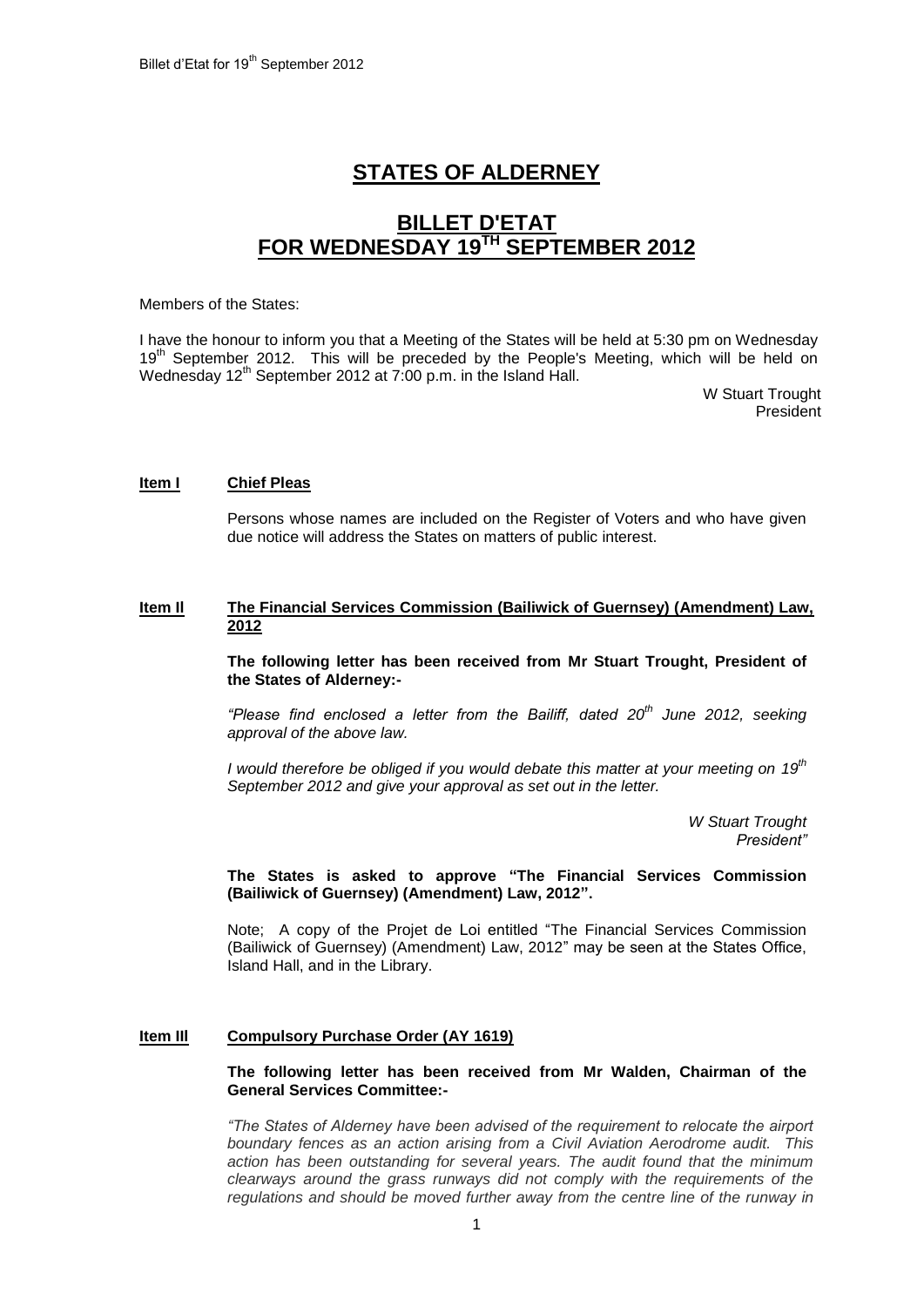*certain places to ensure that the clearways complied with CAP168 – which sets out the standards required at UK licensed aerodromes relating to management systems, operational procedures, physical characteristics, assessment and treatment of obstacles, visual aids, rescue and fire-fighting services and medical services.*

*All land purchase issues associated with the repositioning of the boundaries have taken some time to conclude. The person who owns the last plot of land to be purchased, plot AY1619, has refused to sell. The States of Alderney have been trying to purchase this land since at least 2006.* 

*Accordingly the only way to conclude the repositioning of the boundaries is through a compulsory purchase order.*

*At their meeting on 18 July 2012 the States resolved to serve notice on the owner of the land pursuant to and in accordance with Section 1(2) of The Compulsory Purchase (Alderney) Law, 1986 prior to the matter being returned to the States of Alderney to consider, and if thought fit, to resolve to acquire the property by compulsory purchase. On 2nd August 2012 a Notice under section 1(2) of the said Law was served on the owner of the property and his representative. The States is asked to decide:*

*Whether after consideration of the above report, and any representations made by or on behalf of the land owner, they are of the opinion:-*

*that it would be in the public interest for the purposes of carrying out of the following public purpose namely the relocation of the airport boundary fences as an action arising from a Civil Aviation Aerodrome audit in order to comply with CAP168 to acquire by purchase all that freehold property registered on the Alderney Land Register under title number AY1619*

> *W. Walden Chairman"*

#### **The States is asked to approve to acquire by purchase:**

**all that freehold property registered on the Alderney Land Register under title number AY1619**

## **Item IV The Housing (Exemptions) (Alderney) Ordinance, 2012**

## **The following letter has been received from Mr Sargent, Chairman of the Building and Development Control Committee:-**

*"On 22nd December 2010, an Exemption Ordinance was granted by the States, which enabled the Building and Development Control Committee to consider an application for permission for the construction of dwellings at Parcel AY961, The Butes. A planning application for a housing development of 36 houses and apartments was subsequently approved in principle by the Building and Development Control Committee.* 

*Exemption Ordinances in Alderney are personal to the applicant. The ownership of the site has recently changed, and the new owner, Grand Hotel Developments Ltd, wishes to carry out exactly the same development on the same terms as the previously approved development. In order for the approval for the development to be given, Grand Hotel Developments Ltd needs to be prescribed as a person exempted from S33 of the Building and Development Control (Alderney) Law, 2002, as amended.*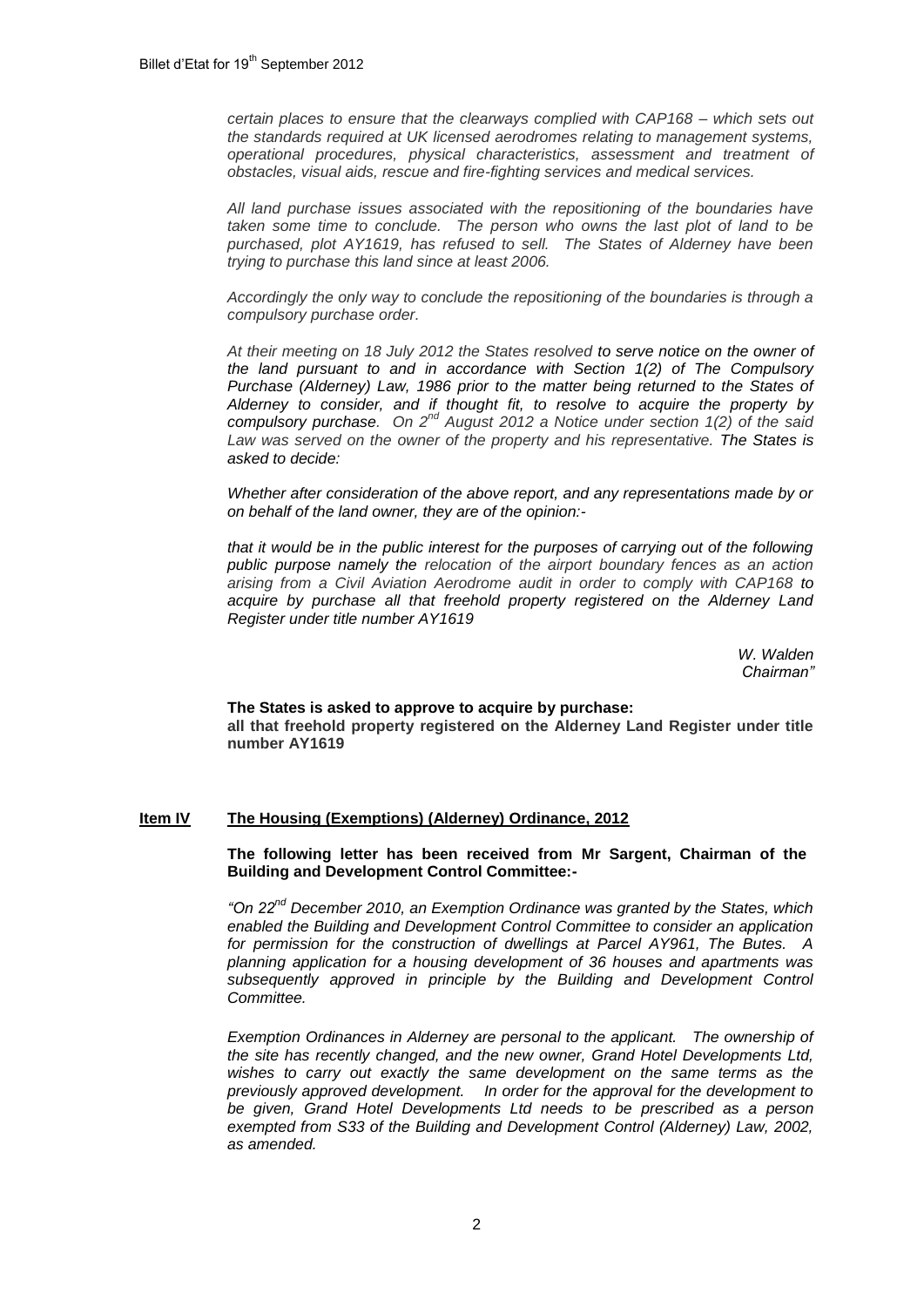*I would be grateful if the Housing (Exemptions) (Alderney) Ordinance, 2012 is placed before the States when it next meets together with an appropriate proposition.*

> *G Sargent Chairman"*

**The States is asked to approve "The Housing (Exemptions) (Alderney) Ordinance, 2012".** 

## **Item V The Alderney eGambling (Amendment) Regulations, 2012**

**The following letter has been received from Mr Beaman, Chairman of the Policy and Finance Committee:-**

*"The Alderney eGambling (Amendment) Regulations, 2012 were made by the Alderney Gambling Control Commission on 24th July, 2012 and came into force on 24th July, 2012.*

*The Amendment Regulations were made for two reasons.* 

*Firstly a new licensing condition is imposed upon all eGambling licensees and Foreign Gambling Associate Certificate holders to take reasonable steps to identify attempts to influence the outcome of events upon which betting takes place, to notify the Commission of any such attempts, and to co-operate with any investigation that might take place. This amendment is particularly timely, coming into force before the 2012 Olympic games in London. These regulations have immediate effect.*

*Secondly Category 1 eGambling licensees will be required to segregate funds standing to the credit of registered customers into separate accounts which exist solely for that purpose and to make monthly reports to the Commission of the funds they hold and the accounts they are held in. This requirement may be waived where a written guarantee has been provided which is considered suitable by the Commission. This change has been made in the light of comments made in the independent review of the Commission's actions regarding "Full Tilt Poker". The effect of the change will be to give the Commission greater visibility of funds standing to the credit of registered customers and to strengthen the Commission's powers of monitoring. Licensees will have until 31st December, 2012 to effect the changes needed to meet this new regulation.*

*In addition Category 1 eGambling licensees will be required to inform their customers of the risks associated with funds standing to the credit of the customer in the event of the insolvency of the licensee.*

*Under the current licensing regime only Category 1 eGambling licensees transact with the customer and hold funds. Accordingly this amendment does not apply to Category 2 eGambling licensees or Foreign Gambling Associate Certificate holders.*

*I would be obliged if The Alderney eGambling (Amendment) Regulations, 2012 is placed before the States at its next meeting together with an appropriate proposition.*

> *John Beaman Chairman"*

**The States is asked to resolve that "The Alderney eGambling (Amendment) Regulations, 2012" not be annulled.**